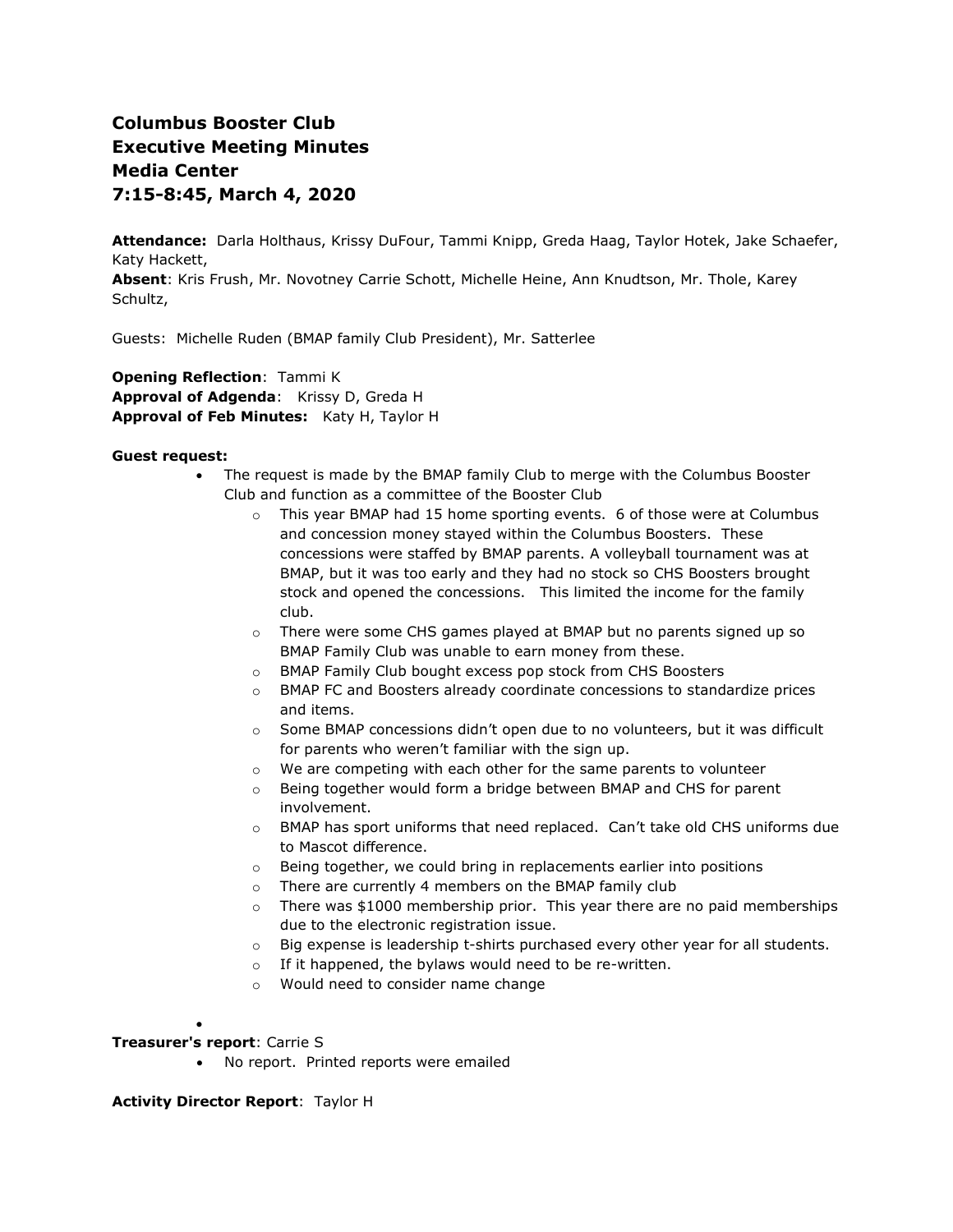- Speech did great with individuals. Advance on 3/14 to state
- Track practice started
- Off season lifting is well attended

### **Principal Report**: Daniel T

• No report

## **Committee Reports**:

- **Academics**: Krissy D, Greda H
	- Meets first Wed of month at 5:15 in media Center.
	- Academic Recognition went out this week. Had 163 total. 126 Gold, 37 Silver. 35 Letters were awarded and 91 bars.
	- On track for budget
	- Getting quite a few scholarship applications already
	- Conference meal sign up is done
	- Sailors of the Month announced
	- DECA requested money for nationals. There were 2 students that placed  $1^{st}$  at state and advanced to nationals in Nashville. The third student qualifies to take leadership classes at Nationals. Nationals happen in April. They need to register by end of next week. Need to know they have enough money to cover to commit to registration. Academics was able to cover half of Mrs. Wheelers expenses under teacher education block grant. On top of that Academics committed to \$300 for student registrations and \$75 for each student for food. We confirmed that expenses for lodging are not considered by the booster clubs. They have most likely one donor and some fundraising money available, but have a considerable short fall. We are passing along this request to the exec for consideration for more funds.
- Arts: Darla H, Ann Knutson
	- Meets first Wed of month at 6:00 above the commons
	- Pop can Drive 4/18
	- 11 students advance to state speech contest
	- Art share is 3/9. 4 students have work on display
	- Looking for pianist for the musical
	- Next Friday Art students are volunteering for the St. Ed's fish fry
- **Alum**: Jake S
	- Golf Stag is scheduled for 6/18
- **Athletics**: Michelle Heine, Tammi Knipp
	- Meets the first Wed of the Month 6:30 Commons
	- Michelle helped Taylor with the basketball letters and certificates
	- Did not meet tonight
- **Membership: Kris F** 
	- No report
- **Concessions**: Karey S.
	- Need to schedule the move back to outdoors
- **Columbus Stuff**: Katy H: